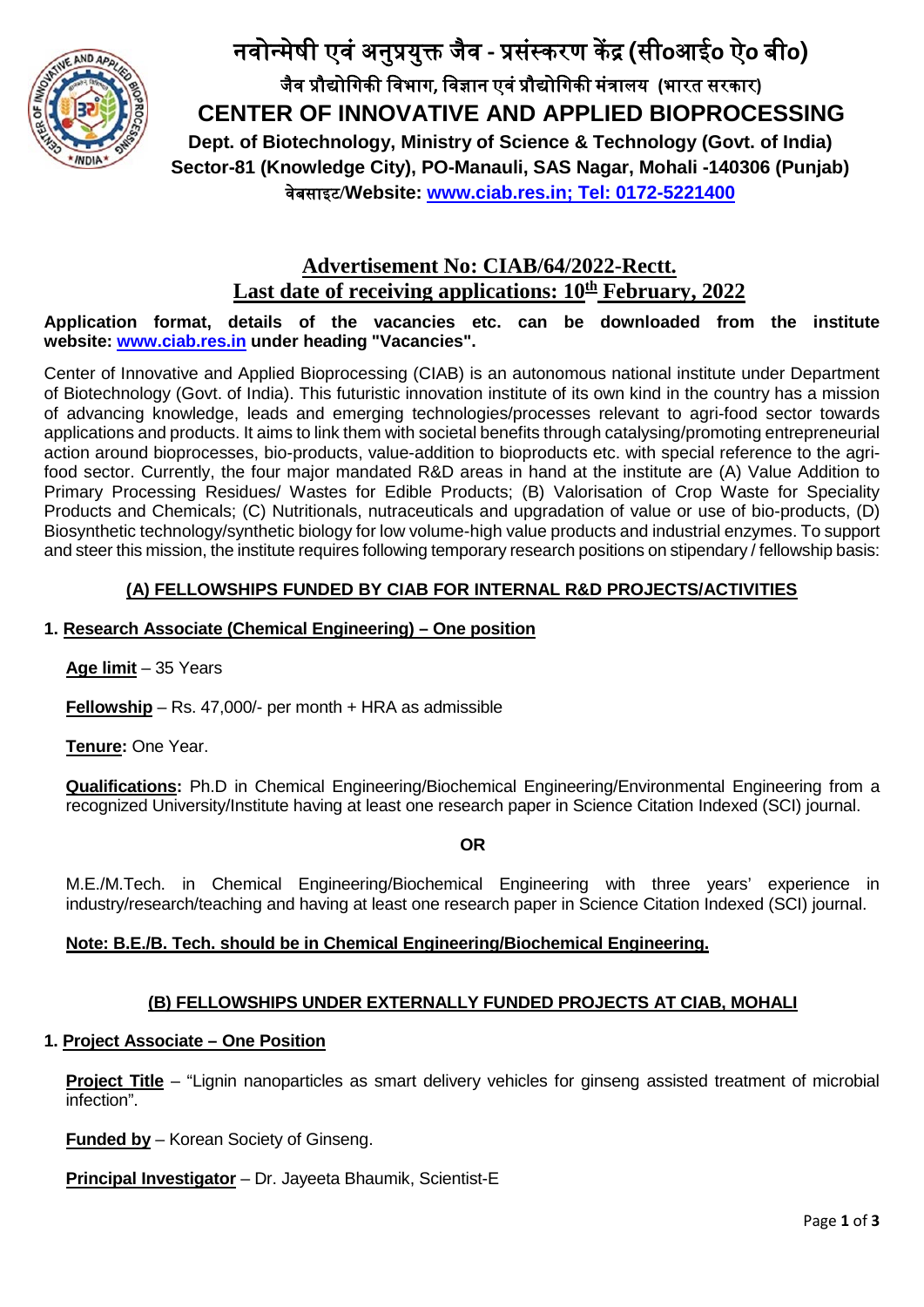#### **Age limit** – 28 Years

**Tenure** – Six months, extendable for another six months subject to satisfactory progress, project needs and financial provisions.

**Fellowship** – Rs. 25,000/- consolidated.

**Essential Qualifications** – M.Sc. in Chemistry (any discipline) or M.S. (Pharm.)/M.Tech. in Medicinal Chemistry/Process Chemistry/Pharmaceutical Technology/Biotechnology/Nanotechnology or equivalent degrees in relevant fields from a recognized University/Institute.

#### **2. Junior Research Fellow – One Position**

**Project Title** – "Development of D-allulose based nanoformulations for enhanced stress tolerance and increased crop productivity".

**Funded by** – Department of Biotechnology (Govt. of India).

**Principal Investigator** – Dr. Sudhir Pratap Singh, Scientist-D

**Age limit** – 28 Years

**Duration of the project** – Three years

**Tenure** – One year, extendable (post-evaluation) for subsequent two more years subject to satisfactory progress, project needs and financial provisions.

**Fellowship** – Rs. 31,000/- + (HRA as admissible or Hostel Facility, if available).

#### **Essential Qualifications** –

- (i) M.Sc. in Biotechnology/Biochemistry or M.E./M.Tech. in Biotechnology from a recognized University/Institute and
- (ii) NET/GATE or any other relevant equivalent nature of test qualified.

#### **3. Junior Research Fellow – One Position**

**Project Title** – "Valorization of agricultural fatty acid byproducts for the biosynthesis of industrially important bioplastic monomers using multi-enzyme cascades".

**Funded by** – Department of Biotechnology (Govt. of India) under M. K. Bhan Young Researcher Fellowship Program (MKB-YRFP).

**Principal Investigator** – Dr. Mahesh D. Patil

#### **Age limit** – 28 Years

**Tenure** – One year, extendable (post-evaluation) for subsequent two more years subject to satisfactory progress, project needs and financial provisions.

**Fellowship** – Rs. 31,000/- + (HRA as admissible or Hostel Facility, if available).